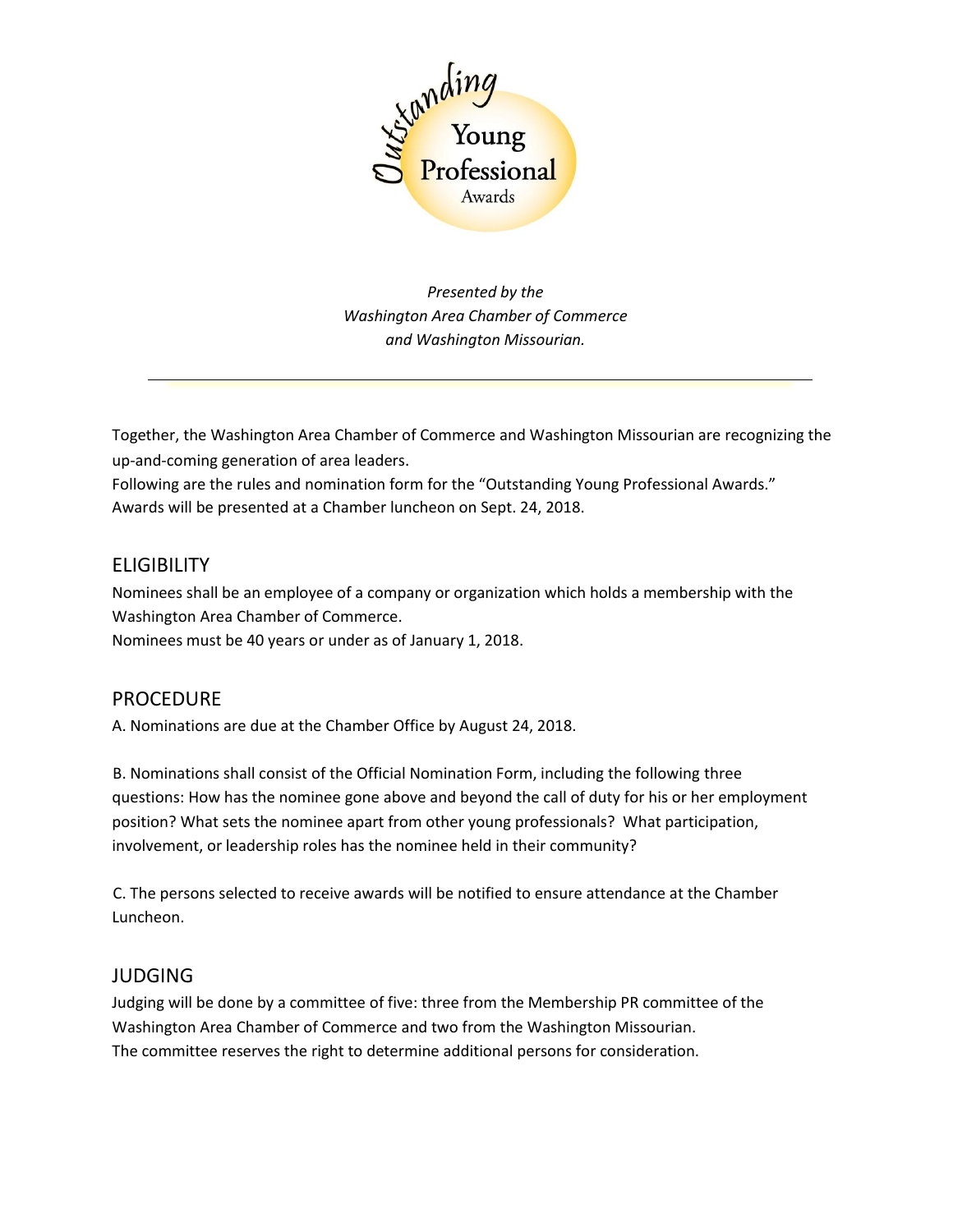## OUTSTANDING YOUNG PROFESSIONAL AWARDS OFFICIAL NOMINATION FORM

This award is designed to recognize Young Professionals (individuals age 40 and younger) who are an employee of a company or organization which holds a membership with the Washington Area Chamber of Commerce.

The awards will be presented at the Chamber Luncheon on Sept. 24, 2018.

1. How has the nominee gone above and beyond the call of duty for his or her employment position?